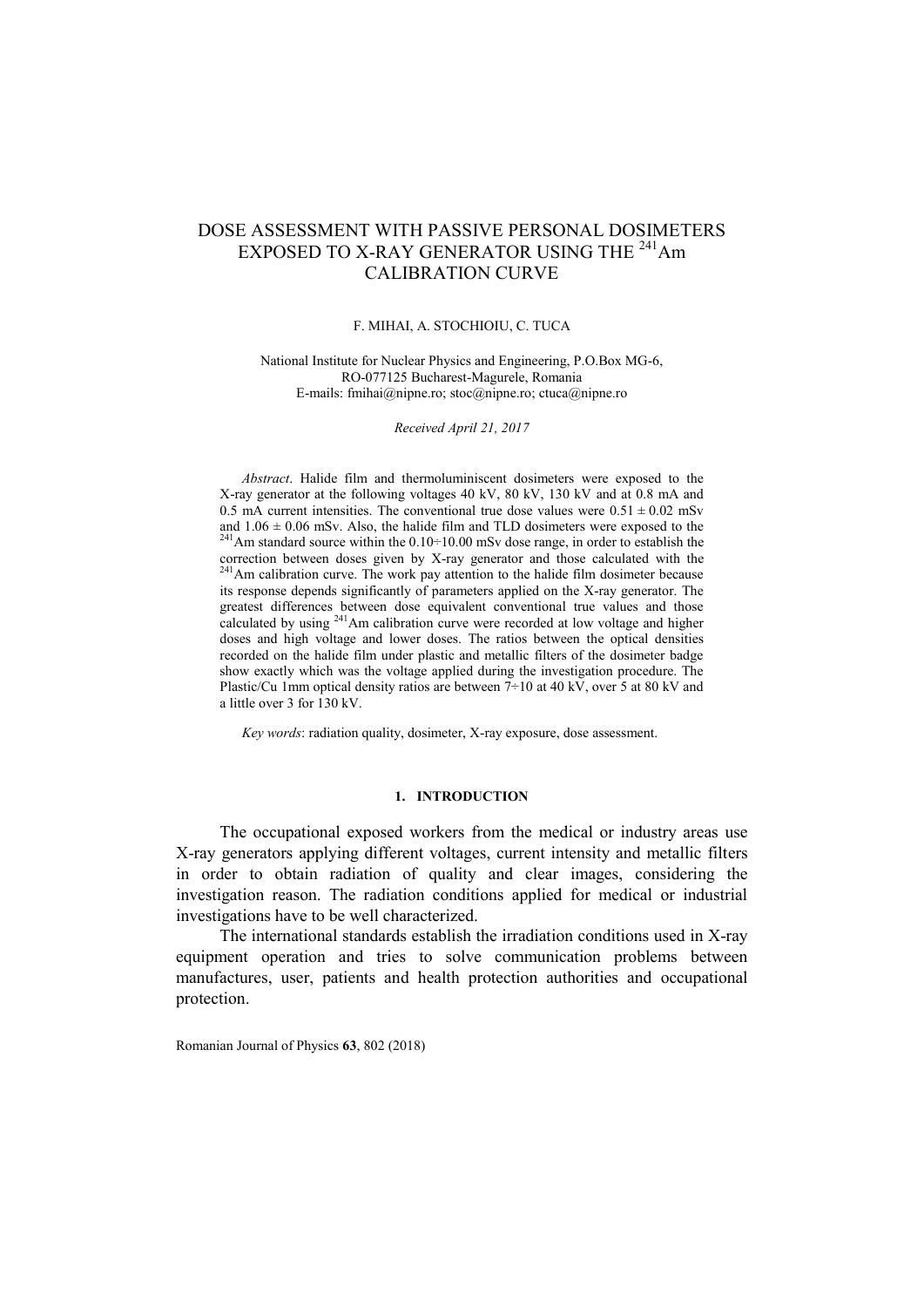The working parameters: voltages, current intensity and metallic filters used by medical operator staff or X-ray industrial technicians are not always those indicated in the radiological norms. The radiological medical investigations apply a large range of voltages in investigations for diagnostic. The CEC-IEC 61267: 2006 refers to medical diagnostic X-ray equipment [1] and other standard, ISO 4037- 3:1999(E) present specific conditions for the characterization of the X-ray beams used for the testing and calibrating instruments [2].

The dosimeter survey services assure radiation monitoring for persons which are occupationally exposed at different sources that emit beta, gamma and X-ray radiation. Generally, the most radiation sources with a large low energy variety are used in medical investigation fields. The passive individual dosimeters are more or less dependent on the radiation source type, more exactly on the photon energy of the source. The radiation scattering effect arise to interaction of the low energy photons with materials characterized by high atomic number.

Regarding the thermoluminescence detectors (TLD) the atomic numbers of the component elements have relatively comparable atomic numbers with air. The LiF (Mg, Cu, P) TLD has  $Z(Li) = 3$ ,  $Z(F) = 9$ ,  $Z(Mg) = 12$ ,  $Z(Cu) = 29$ ,  $Z(P) = 15$ . The TLD due to small size, high dose gradients are one of the most used detector in medicine. On the other hand, the TLD is a newer detector than the halide film and there are new papers regarding to studies on the radiation energy effects on the TLD response [3–6].

The halide film dosimeter is considerably influenced by the radiation energy or the applied voltage to the X-ray generator. The dosimeter sensitivity variation with energy is determined by the photon coefficient variation with the dosimetry probe material. The ratios between interaction coefficients of the photon with (AgX) silver halide and air are 140 and approximately equal with the unit at  $30 \div 40$  keV and higher energies respectively [7–9]. A powerful interaction of the photons with silver halide is revealed at low energies, as in the case of elements with relative high atomic number,  $Z(Br) = 35$  and  $Z(Ag) = 47$ , the photoelectric effect is predominant and the dosimetric film sensitivity variation is significant at low energies.

The gelatin and packaging materials of the dosimetric film reduces the AgX/air photon interaction coefficient ratio to  $20 \div 50$  for low energies.

The sensitivity of the halide film with low energy radiations was approached in different ways, namely by reducing the ratio between low and high energies response of the halide film using a plastic scintillator or testing a large variation of the energies in order to obtain information about the radiation quality [7]. The film introduced into a dozimetric badge with different metallic filter gives information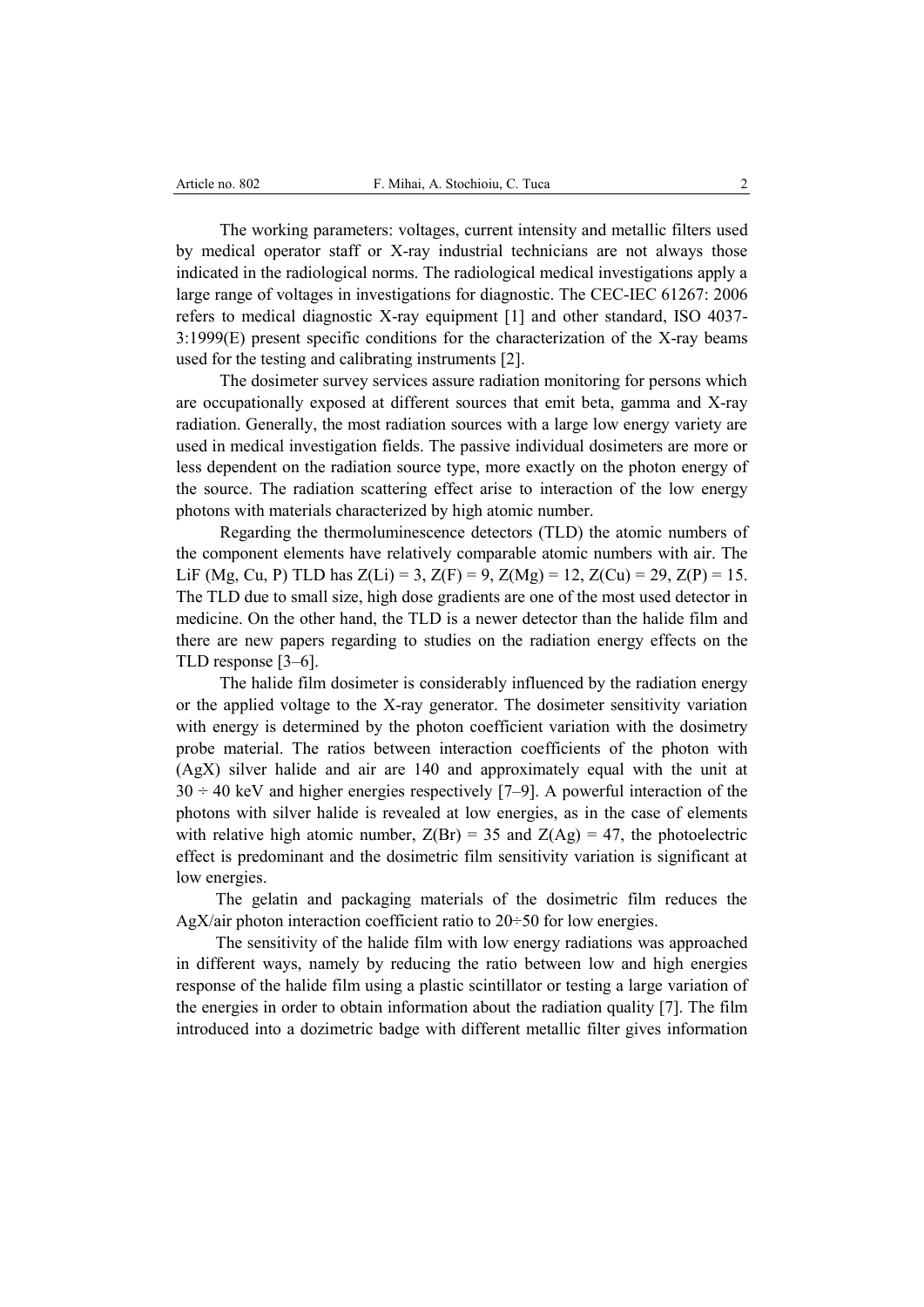not only about dose but also radiation quality. So, the sensitivity variation of the halide film with low energy radiations can be an advantage or disadvantage depending on the interest of application.

The influence of the X-ray radiation on the halide film and thermoluminescente dosimeter response is presented in this work. A special attention is paid to the photodosimeter response *versus* the voltage applied on the X-ray tube of the generator. Also, the data recorded by the dosimeters are reported to the <sup>241</sup>Am calibration curve in order to obtain the dose assessment for occupational exposures with work with X-ray generators when using different voltages, current intensities and metallic filters.

### **2. EXPERIMENTAL PART**

# 2.1. MATERIALS AND METHODS

The personal dosimeters used in this study were the halide film dosimeter and the thermoluminescent dosimeter. The Agfa "personal monitoring" film, that consists of a low speed film (D2) and a very sensitive film (D10), is designed to record the X, γ and β radiations over the dose range 0.1 mSv–1 Sv. The dosimeter badge made of Nuclear & Vacuum, Romania, contains a set of metallic filters of different thicknesses and a window for recording β radiations. The metallic filters are: one Al filter of 1 mm thicknesses, three Cu filters of 0.1 mm, 0.5 mm and 1.00 mm, respectively, and one Pb filters of 0.4 mm. The badge from plastic (polystyrene, 0.23  $g/cm<sup>2</sup>$  density) has a 1 cm<sup>2</sup> area that enters directly in contact with the film; the optical density measurement data are used to calculate the doses given by the low energy radiation. The optical density is measured with the Gretag D- 200 II densitometer (Switzeland) within a range of 0.10–6.40 *optical density units* (odu). The detection limits for the halide film dosimeter are 0.1 mSv for low energy (under 200 keV) and 0.2 mSv for high energy radiation.

The TL dosimeter is a GR-200A type with LiF: Mg, Cu, P detectors. The TLD badge made of Nuclear & Vaccum Romania has polystyrene plastic filters and 0.1 mm aluminum filter, designed to record gamma radiation, and an open window for  $\beta$  radiations. This kind of TLDs record doses over the  $(0.001-100)$ mSv range. The process of measurement consists in the thermal annealing of the TL detector and the information display in pulses by TL reader, RA'94 type. The dose equivalent is obtained taking into consideration the calibration factor F. F is defined as the ratio of number of pulses over the conventional true value of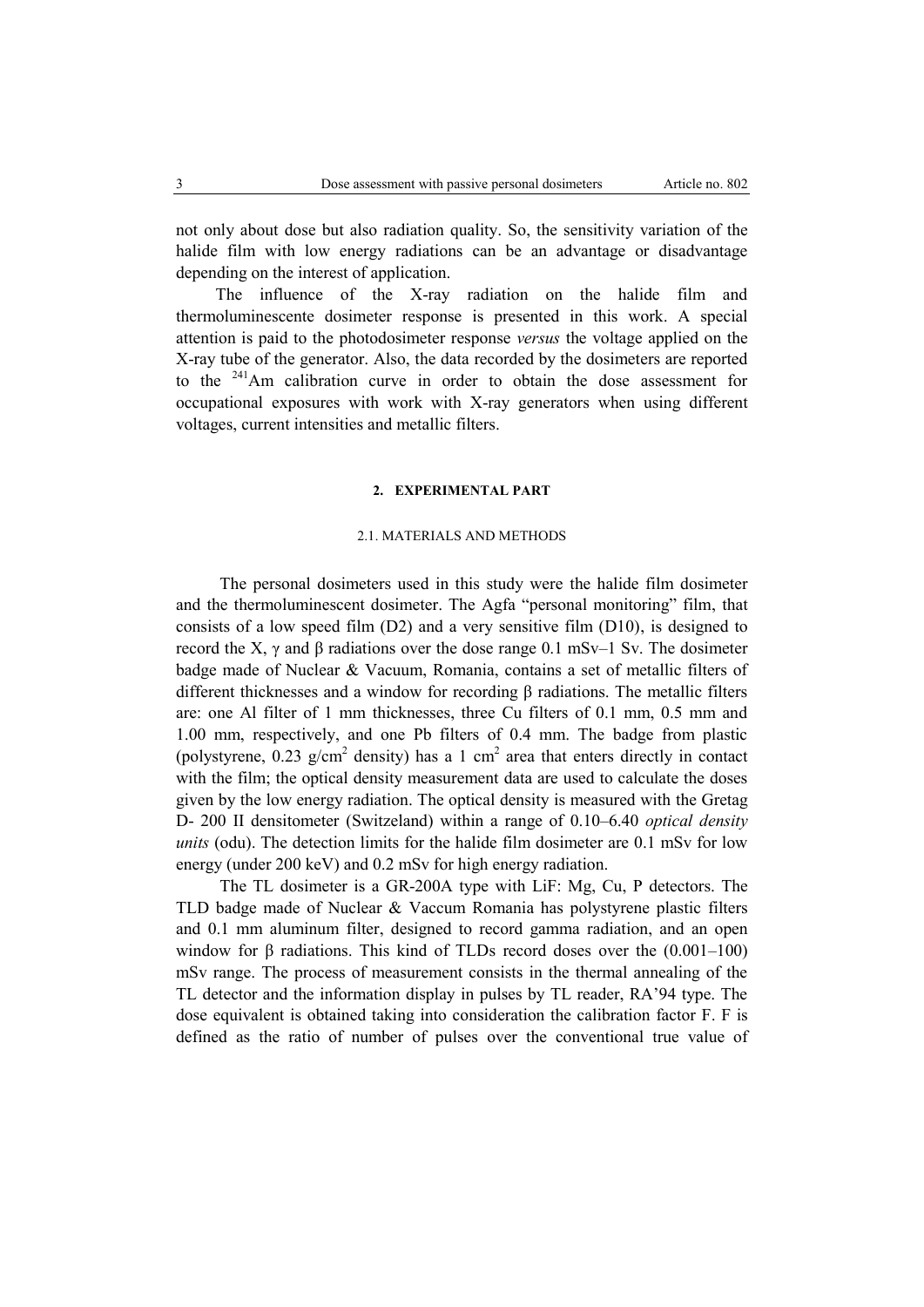equivalent dose usually taken as equal with 10 mSv [10]. The energy range for both dosimeter types is 30 keV–3 MeV.

The generator used is type X-STRAHL,  $30\div 150$  kV voltage range,  $0\div 30$  mA current intensity and maximum time of exposure 100 minutes.

Three halide film dosimetrs and three TLD were exposed to the X-ray generator at the following voltages 40 kV, 80 kV, 130 kV. The current intensities were 0.8 mA at 40 kV and 0.5 mA at 80 kV and 130 kV, respectively. The exposure was realized with the dosimeters placed on the PAMP phantom at a distance of 1 m [11]. The flow of electrons was performed in order to obtain radiation of following quality RQR2, RQR6, RQR10.

Table 1 presents the measurement conditions used in the experiment. The conventional true values of the dose equivalent were measured with the Eberline FH 40 GL 10 dose ratemeter. The blank film of the experimental lot was  $0.42 \pm 0.02$  odu. The conventional true dose values were  $0.50\div 0.53$  mSv and  $1.02 \div 1.14$  mSv with  $\leq 3\%$  uncertainty.

Also, the three or five halide film dosimeters and TLD were exposed to the  $241$ Am standard source at values of doses within the  $0.10 \div 10.00$  mSv range, in order to establish the difference between doses given by X-ray generator and those calculated with the <sup>241</sup>Am calibration curve.

The experimental data were performed at the secondary standard laboratory for radiation metrology, testing and dosimetry from Horia Hulubei, National Institute for R&D in Physics and Nuclear Engineering, IFIN-HH.

# 2.2. RESULTS AND DISCUSSIONS

The conventional true values of the doses and the data obtained by the measurements of the optical density on the film under badge filters are presented in Table 2. Each five optical density measurements were performed on each area drawn on the film by the filters. In case of low energies (low voltages) and low doses, the results measured under plastic filter are relevant. At 40 kV and 0.53 mSv the optical densities measured on the film under Cu 1mm and Pb 0.4 mm are with at most 0.03 optical density unites more than the blank film of the experimental lot. At 80 kV and more the measurements made on the film under Cu 1 mm and Pb 0.4 mm are relevant also for the low doses.

For a dose of  $0.51 \pm 0.02$  mSv, at all three voltages, the optical density varies significantly between  $3.17 \pm 0.01$  and  $3.71 \pm 0.01$  in case of plastic filter. Regarding the D2 film, small variations of optical densities conduct to a high variation of doses, especially at the low limit of detection.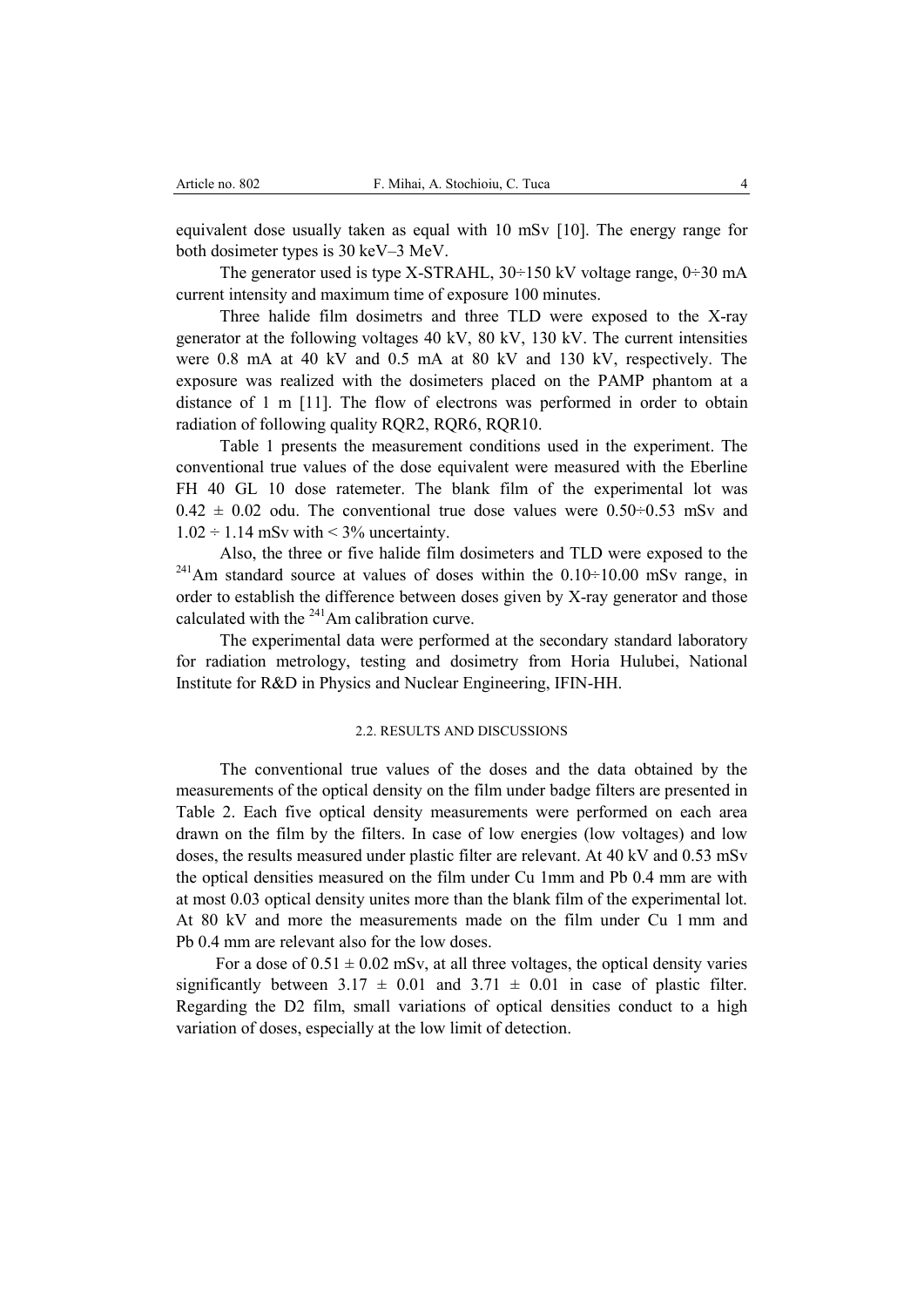The maximum energy of the photon beam is considered to be the same with the voltage applied on the X-ray generator. A photon beam with the same energy is expected to be obtained by using metallic filters.

The relative standard deviations of the optical densities measured on the film under dosimeter filters were below  $\pm$  5.1 % and  $\pm$  0.31% under plastic filters.

|              |                      |                   | Experimental conditions considered in the madiation process |                                          |
|--------------|----------------------|-------------------|-------------------------------------------------------------|------------------------------------------|
| Voltage [kV] | Radiation<br>quality | Intensity<br>[mA] | Hp(10)c.v<br>$[mSv]$ , for<br>Film                          | Hp(10)c.v<br>$[mSv]$ , for<br><b>TLD</b> |
| 40           | RQR <sub>2</sub>     | 0.8               | 0.53                                                        | 0.53                                     |
| 40           | RQR <sub>2</sub>     | 0.8               | 0.53                                                        | 0.51                                     |
| 40           | RQR <sub>2</sub>     | 0.8               | 1.03                                                        | 0.95                                     |
| 40           | RQR <sub>2</sub>     | 0.8               | 1.02                                                        | 0.96                                     |
| 80           | RQR6                 | 0.5               | 0.52                                                        | 0.52                                     |
| 80           | RQR6                 | 0.5               | 0.52                                                        | 0.5                                      |
| 80           | RQR6                 | 0.5               | 1.13                                                        | 1.13                                     |
| 80           | RQR6                 | 0.5               | 1.13                                                        | 1.14                                     |
| 130          | RQR10                | 0.5               | 0.48                                                        | 0.5                                      |
| 130          | RQR10                | 0.5               | 0.49                                                        | 0.5                                      |
| 130          | RQR10                | 0.5               | 1.06                                                        | 1.06                                     |
| 130          | RQR10                | 0.5               | 1.07                                                        | 1.06                                     |

*Table 1* Experimental conditions considered in the irradiation process

Hp(10)c.v – tissue dose equivalent, conventional true value, uncertainty below  $3\%$ .

In case of halide film dosimetry the radiation energy have a significant contribution in the radiation dose assessment. As it can be seen in Table 2, the dose assessment is difficult only with the data about optical densities. The ratio between the optical densities recorded on the film under plastic and metallic filters give information about radiation energy or the voltage applied on X-ray generator, as presented in Table 3. The most relevant results are obtained by studying the optical density ratios: Plastic/Pb 0.4 mm and Plastic/Cu 1 mm. The optical density ratios are very distinct for those three voltages considered in the experiment. The highest values are recorded at low energy. The Plastic/Cu 1mm ratio shows exactly what kind of voltage was applied. The Plastic/Cu 1mm ratios are between  $7\div 10$  at 40 kV, over 5 at 80 kV and a little over 3 for 130 kV.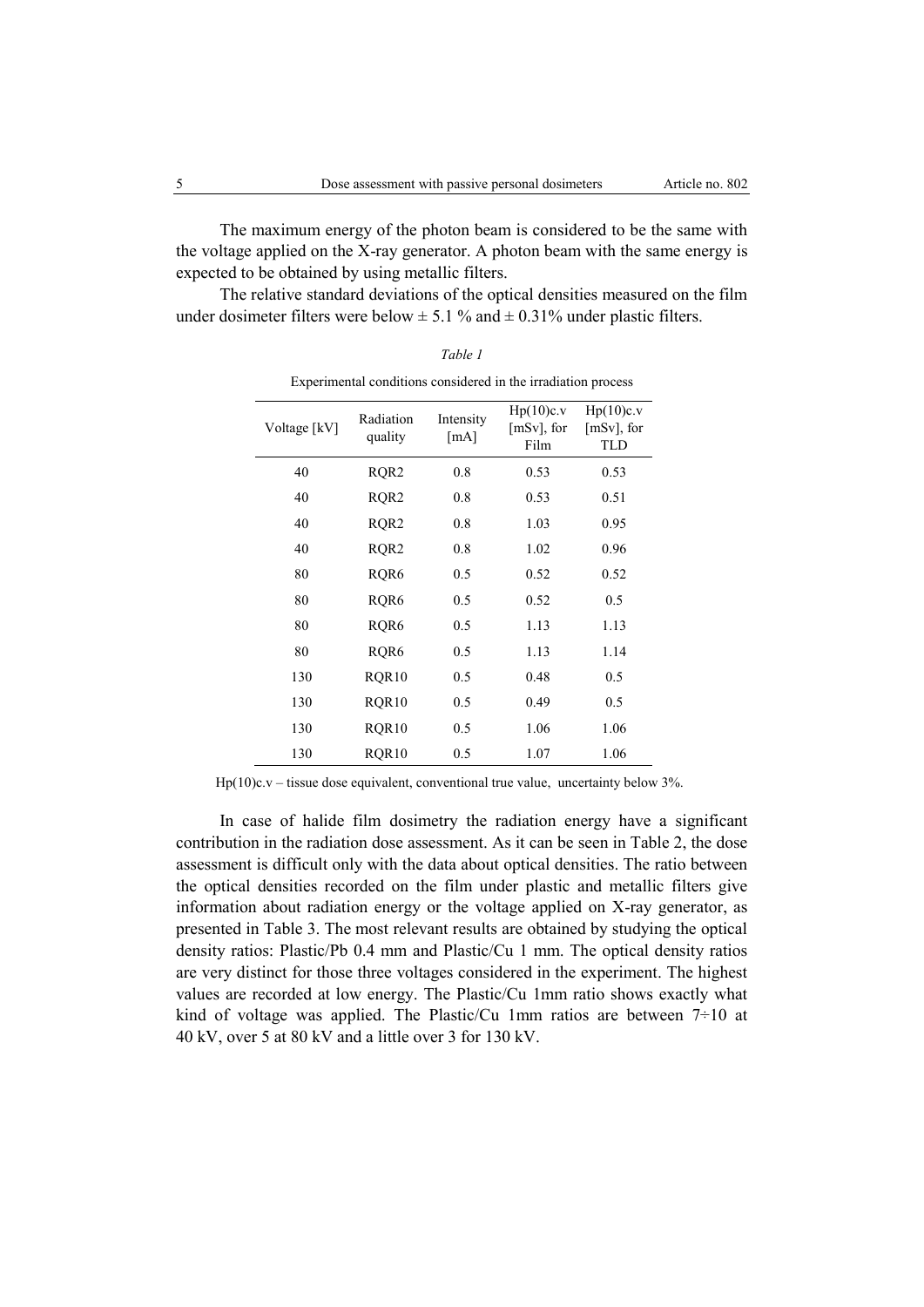|                                                                        |                 |              | $\mathbf{C}$                                                                                                                                                                                                                                                                                       | 0.14 | 0.14          | 0.14 | 0.14 | 0.14 | 0.15  | 0.14 | 0.14 | 0.14 | 0.14 | 0.15 | 0.15             |
|------------------------------------------------------------------------|-----------------|--------------|----------------------------------------------------------------------------------------------------------------------------------------------------------------------------------------------------------------------------------------------------------------------------------------------------|------|---------------|------|------|------|-------|------|------|------|------|------|------------------|
|                                                                        |                 | $Cu1$ mm     | $\overline{D10}$                                                                                                                                                                                                                                                                                   | 0.43 | 0.43          | 0.71 | 0.64 | 1.09 | $\Xi$ | 0.46 | 0.44 | 1.06 | 0.95 | 1.56 | 1.62             |
|                                                                        |                 |              | $\mathbf{C}$                                                                                                                                                                                                                                                                                       | 0.14 | 0.14          | 0.14 | 0.14 | 0.14 | 0.14  | 0.14 | 0.14 | 0.14 | 0.14 | 0.14 | 0.14             |
|                                                                        |                 | Pb 0.4 mm    | D10                                                                                                                                                                                                                                                                                                | 0.45 | 0.44          | 0.57 | 0.57 | 0.73 | 0.82  | 0.48 | 0.44 | 0.71 | 0.74 | 1.06 | 1.08             |
|                                                                        |                 |              | $\mathbf{C}$                                                                                                                                                                                                                                                                                       | 0.14 | 0.14          | 0.14 | 0.14 | 0.17 | 0.16  | 0.14 | 0.14 | 0.17 | 0.17 | 0.17 | 0.17             |
| Halide film dosimeter response at different voltage of the photon beam |                 | $Cu$ 0.5 mm  | $\overline{D10}$                                                                                                                                                                                                                                                                                   | 0.57 | 0.56          | 1.25 | 1.19 | 1.65 | 1.91  | 0.78 | 0.68 | 1.85 | 1.98 | 2.64 | 2.77             |
|                                                                        | Optical density |              | $\mathbf{D}2$                                                                                                                                                                                                                                                                                      | 0.15 | 0.15          | 0.16 | 0.17 | 0.16 | 0.21  | 0.17 | 0.17 | 0.21 | 0.2  | 0.21 | 0.21             |
|                                                                        |                 | $Cu$ 0.1 mm  | $\overline{D}10$                                                                                                                                                                                                                                                                                   | 1.55 | 1.48          | 2.77 | 2.48 | 2.59 | 2.56  | 2.32 | 2.49 | 4.04 | 3.69 | 4.12 | 4.2              |
|                                                                        |                 | Al 1 mm      | $\mathbf{D}$                                                                                                                                                                                                                                                                                       | 0.18 | 0.18          | 0.19 | 0.19 | 0.19 | 0.24  | 0.21 | 0.2  | 0.25 | 0.24 | 0.24 | 0.24             |
|                                                                        |                 |              | D10                                                                                                                                                                                                                                                                                                | 2.36 | 2.44          | 2.56 | 3.01 | 2.92 | 2.88  | 3.53 | 3.2  | 4.26 | 3.59 | 3.6  | 3.4              |
|                                                                        |                 | Window       | $\mathbf{D}$                                                                                                                                                                                                                                                                                       | 0.18 | 0.18          | 0.22 | 0.2  | 0.2  | 0.25  | 0.23 | 0.23 | 0.27 | 0.27 | 0.26 | 0.25             |
|                                                                        |                 |              | $\overline{D10}$                                                                                                                                                                                                                                                                                   | 3.16 | $\frac{1}{2}$ | 3.65 | 3.73 | 3.51 | 3.53  | 4.65 | 4.58 | 5.2  | 5.2  | 5    | 5.2              |
|                                                                        |                 | Plastic 1 mm | $\mathbf{D}2$                                                                                                                                                                                                                                                                                      | 0.18 | 0.18          | 0.21 | 0.19 | 0.19 | 0.25  | 0.21 | 0.22 | 0.26 | 0.26 | 0.25 | 0.25             |
|                                                                        |                 |              | D10                                                                                                                                                                                                                                                                                                | 3.2  | 3.17          | 3.71 | 3.69 | 3.53 | 3.59  | 4.68 | 4.67 | 5.3  | 5.4  | 5.4  | $\overline{5}$ . |
|                                                                        |                 | k.y          | (keV) *Hp(10)c.<br>(hSv)<br>(hSv)<br>(hSv)<br>(hSv)<br>(hSv)<br>(mSv)<br>0.53<br>(hSv)<br>0.53<br>0.53<br>0.53<br>0.52<br>0.52<br>0.52<br>0.52<br>0.52<br>0.52<br>0.52<br>0.48<br>0.48<br>1.10<br>1.00<br>1.00<br>1.00<br>1.00<br>1.00<br>1.10<br>1.10<br>1.10<br>1.10<br>1.10<br>1.10<br>1.10<br> |      |               |      |      |      |       |      |      |      |      |      |                  |
|                                                                        | Emax            |              |                                                                                                                                                                                                                                                                                                    |      |               |      |      |      |       |      |      |      |      |      |                  |

Halide film dosimeter response at different voltage of the photon beam *Table 2*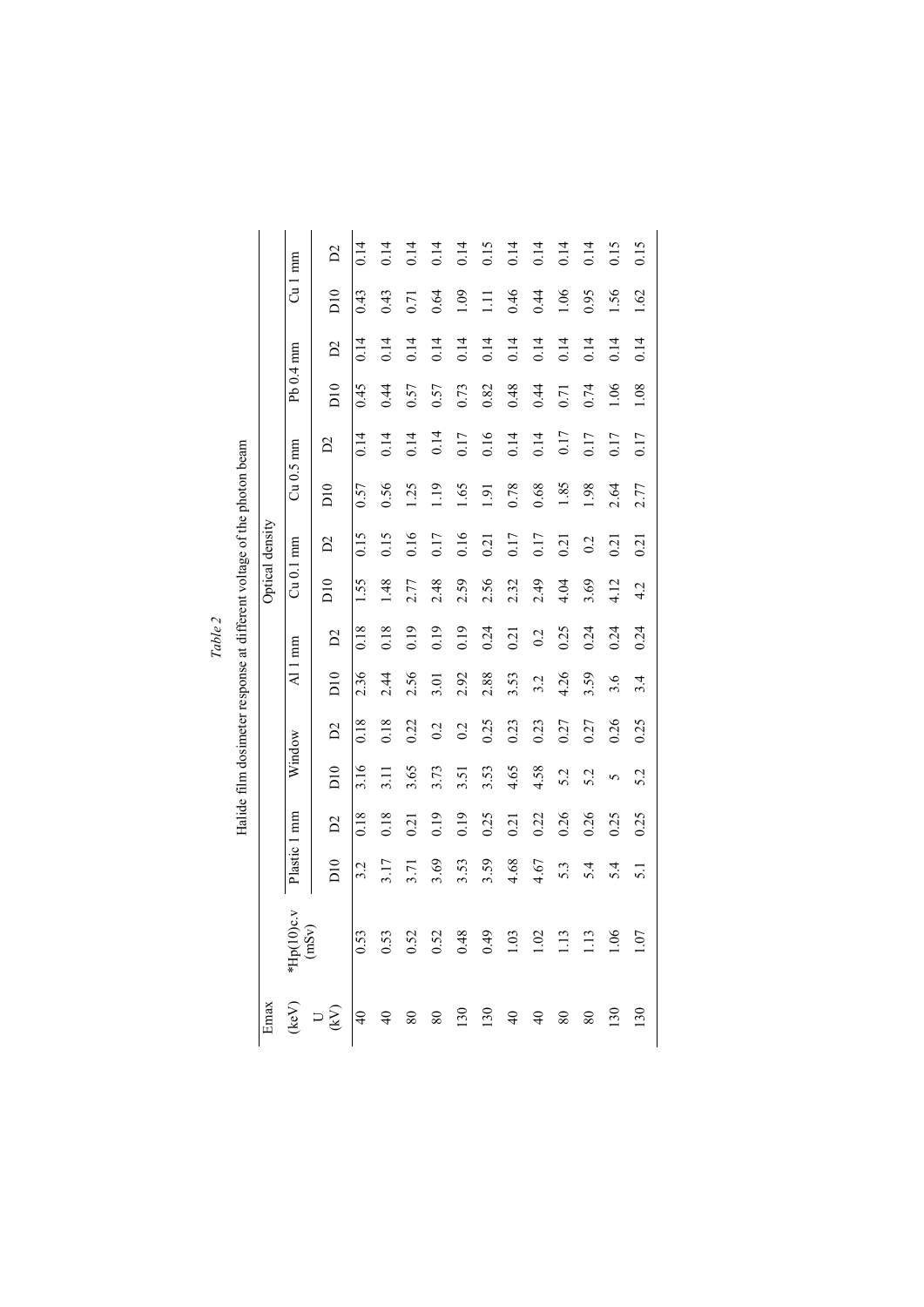|                                   |                    |                  |                 |                            |                                |                         |                           | Optical densities ratio |                 |                       |                 |              |                 |
|-----------------------------------|--------------------|------------------|-----------------|----------------------------|--------------------------------|-------------------------|---------------------------|-------------------------|-----------------|-----------------------|-----------------|--------------|-----------------|
| Emax<br>$\left(\text{keV}\right)$ | 4p(10)c.v<br>(mSv) |                  | Plastic/window  |                            | $\overline{A}$ 1 mm<br>Plastic | $Cu$ 0.1 mm<br>Plastic/ |                           | $Cu$ 0.5 mm<br>Plastic/ |                 | $Pb0.4$ mm<br>Plastic |                 |              | Plastic/Cu 1 mm |
| U (kV)                            |                    | $_{\rm D10}$     | $\tilde{D}$     | $\overline{D10}$           | $\mathbb{S}^1$                 | $\overline{D}10$        | $\mathbb{Z}$              | $\overline{D}10$        | $\mathbb{Z}$    | $\overline{D}10$      | $\mathbb{Z}$    | $_{\rm D10}$ | $\mathcal{S}$   |
| 40.00                             | 0.53               | <u>이</u>         | $\frac{8}{1}$   | 1.36                       | $\frac{8}{1}$                  | 2.06                    | 1.20                      | 5.61                    | $\overline{29}$ | <b>11</b>             | 1.29            | 7.44         | 29              |
| 40.00                             | 0.53               | $\overline{S}$   | $\frac{8}{1}$   | $\ddot{.}$                 | $\frac{8}{1}$                  | 2.14                    | $\widetilde{\mathcal{L}}$ | 5.66                    | 29              | 7.20                  | 29              | 7.37         | 29              |
| 40.00                             | 1.03               | ē                | 9.91            | 33                         | $\mathcal{S}$                  | 2.02                    | ý.                        | 6.00                    | 50              | 0.75                  | 50              | 10.17        | 50              |
| 40.00                             | 02                 | S                | 0.96            | $\frac{4}{6}$              | $\Xi$                          | 88.                     | Sö.                       | 6.87                    | 57              | 10.61                 | 57              | $-0.61$      | .57             |
| 80.00                             | 0.52               | 1.02             | 0.95            | 45                         | Ę                              | $\ddot{3}$              | ني                        | 2.97                    | 50              | 6.51                  | $\overline{50}$ | 5.23         | 50              |
| 80.00                             | 0.52               | 6.99             | 0.95            | $\overline{23}$            | $\frac{8}{1}$                  | $\ddot{ }$              | $\frac{12}{1}$            | 3.10                    | .36             | 5.47                  | 136             | 5.77         | 1.36            |
| 80.00                             | 113                | 1.02             | 0.96            | $\overline{24}$            | 104                            | $\overline{31}$         | $\ddot{z}$                | 2.86                    | 53              | 7.46                  | 1.86            | 5.00         | 1.86            |
| $80.00$                           | 113                | 104              | 0.96            | 50                         | 08                             | $\frac{4}{6}$           | $\ddot{.}30$              | 2.73                    | 53.             | 7.30                  | .86             | 5.68         | .86             |
| 130.00                            | 0.48               | $\overline{0}$ . | 0.95            | $\mathcal{L}_{\mathbf{1}}$ | $\frac{8}{10}$                 | 36                      | $\frac{1}{2}$             | 2.14                    | $\frac{12}{1}$  | 4.84                  | 1.36            | 3.24         | 1.36            |
| 130.00                            | 64.0               | 1.02             | $\frac{8}{1}$   | 25                         | $\overline{5}$                 | $\overline{40}$         | $\frac{1}{2}$             | 1.88                    | 56              | 4.38                  | 1.79            | 3.23         | .67             |
| 130.00                            | 1.06               | 0.08             | 0.96            | $\overline{50}$            | $\ddot{5}$                     | $\overline{31}$         | $\frac{9}{2}$             | 2.05                    | 47              | 5.09                  | (79)            | 3.46         | .67             |
| 130.00                            | 1.07               | 0.98             | $\overline{00}$ | $\overline{S}$ .           | 1.04                           | $\overline{21}$         | $\frac{19}{1}$            | 1.84                    | 47              | 4.72                  | 1.79            | 3.15         | .67             |

Optical density ratios for various filters, at different maximum energies of the photon beam Optical density ratios for various filters, at different maximum energies of the photon beam

*Table 3*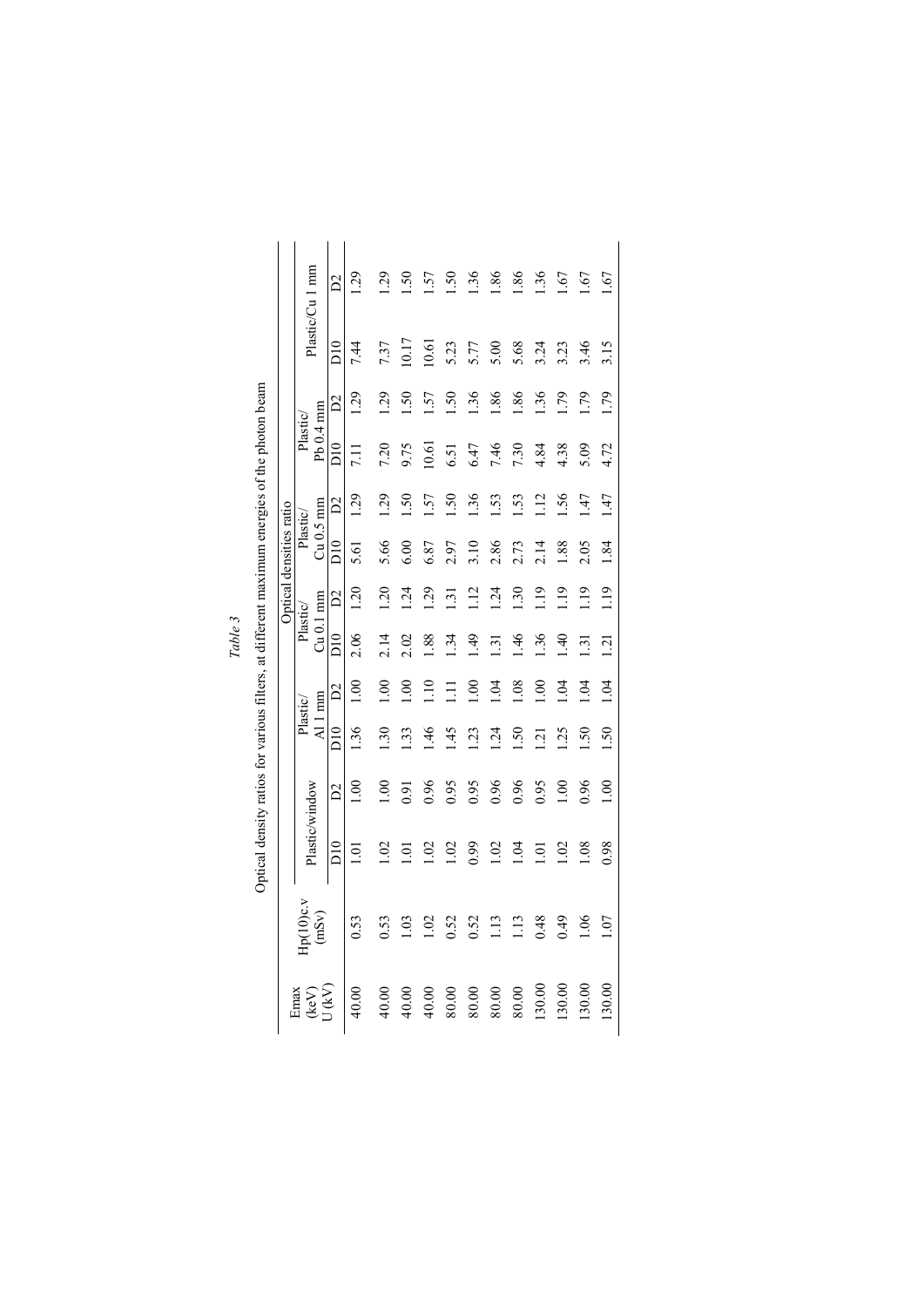The <sup>241</sup>Am standard source activity was  $6.5 \times 10^3$  MBq with a dose rate at 1 m distance of 174 µSv/h without phantom and 187 µSv/h on phantom. In Table 4 there are presented the dose measured with TLD and halide film dosimeter exposed on the PAMP phantom to the same dose conventional true values, at various values of the Hp(10)<sub>cy</sub> [mSv], obtained from the <sup>241</sup>Am standard source.

The optical densities measured on the D10 and D2 films under plastic were taken into account. The dose equivalent was calculated with sigmoidal and linear curves established for D10 and D2 films [12].

| The dose recorded with TLD and film dosimeter by exposure to <sup>241</sup> Am standard source |                                            |                                                      |                                      |  |  |  |  |  |  |
|------------------------------------------------------------------------------------------------|--------------------------------------------|------------------------------------------------------|--------------------------------------|--|--|--|--|--|--|
| $Hp(10)c.v$ [mSv]                                                                              | $Hp(10)$ Dose calculated $\pm$ SD<br>[mSv] |                                                      |                                      |  |  |  |  |  |  |
|                                                                                                | <b>TLD</b>                                 | Film                                                 |                                      |  |  |  |  |  |  |
|                                                                                                |                                            | D <sub>10</sub><br>Sigmoidal curve<br>Plastic filter | D2<br>Linear curve<br>Plastic filter |  |  |  |  |  |  |
| 0.1                                                                                            | $0.09 \pm 0.003$                           | $0.10 \pm 0.01$                                      |                                      |  |  |  |  |  |  |
| 0.5                                                                                            | $0.48 \pm 0.02$                            | $0.48 \pm 0.005$                                     | $0.57 \pm 0.07$                      |  |  |  |  |  |  |
| 1.0                                                                                            | $0.97 \pm 0.08$                            | $1.08 \pm 0.02$                                      | $0.92 \pm 0.07$                      |  |  |  |  |  |  |
| 2.0                                                                                            | $1.83 \pm 0.03$                            | $1.39 \pm 0.41$                                      | $1.98 \pm 0.005$                     |  |  |  |  |  |  |
| 5.0                                                                                            | $4.6 \pm 0.36$                             |                                                      | $4.85 \pm 0.20$                      |  |  |  |  |  |  |
| 7.5                                                                                            | $6.24 \pm 0.30$                            |                                                      | $6.75 \pm 0.42$                      |  |  |  |  |  |  |
| 8.73                                                                                           |                                            |                                                      | $7.96 \pm 0.65$                      |  |  |  |  |  |  |
| 10.0                                                                                           |                                            |                                                      | $10.07 \pm 0.13$                     |  |  |  |  |  |  |

*Table 4* 

U<sub>sigmoidalfit</sub> D10 = 5.8 %; U<sub>linearfit</sub> D2 = 2.3 %; Hp(10)<sub>c.v</sub> uncertainty below 3%.

The low doses are recorded with high accuracy by TLD dosimeter. The D10 high sensitive film can record doses under plastic filter until 1.00 mSv. After this dose, the optical density reaches saturation state of  $5.2 \div 6.4$  optical density units such us in the case 2.0 mSv the error of measurement is 30%. Due to physicochemical structure, the filters of Cu 1mm and Pb 0.4 mm allow the measurement of higher doses even by the D10 film. The doses higher than 1.00 mSv can be calculated with good accuracy using the D2 linear curve.

In Table 5, the deviations of the measured from c.v. dose values are presented; the TLD doses where calculated with the calibration factors (F),  $F1 = 31600$  imp/mSv obtained by TLD calibration to  $^{137}Cs$  standard sources from standard secondary laboratory for radiation metrology, testing and dosimetry, IFIN – HH. The deviations, are under 17 % for TLD.

Also, in Table 5 are presented the doses calculated taking into account the optical densities measured on film under plastic filter and using the dose *versus* optical density mathematic equation which fits the <sup>241</sup>Am standard curve.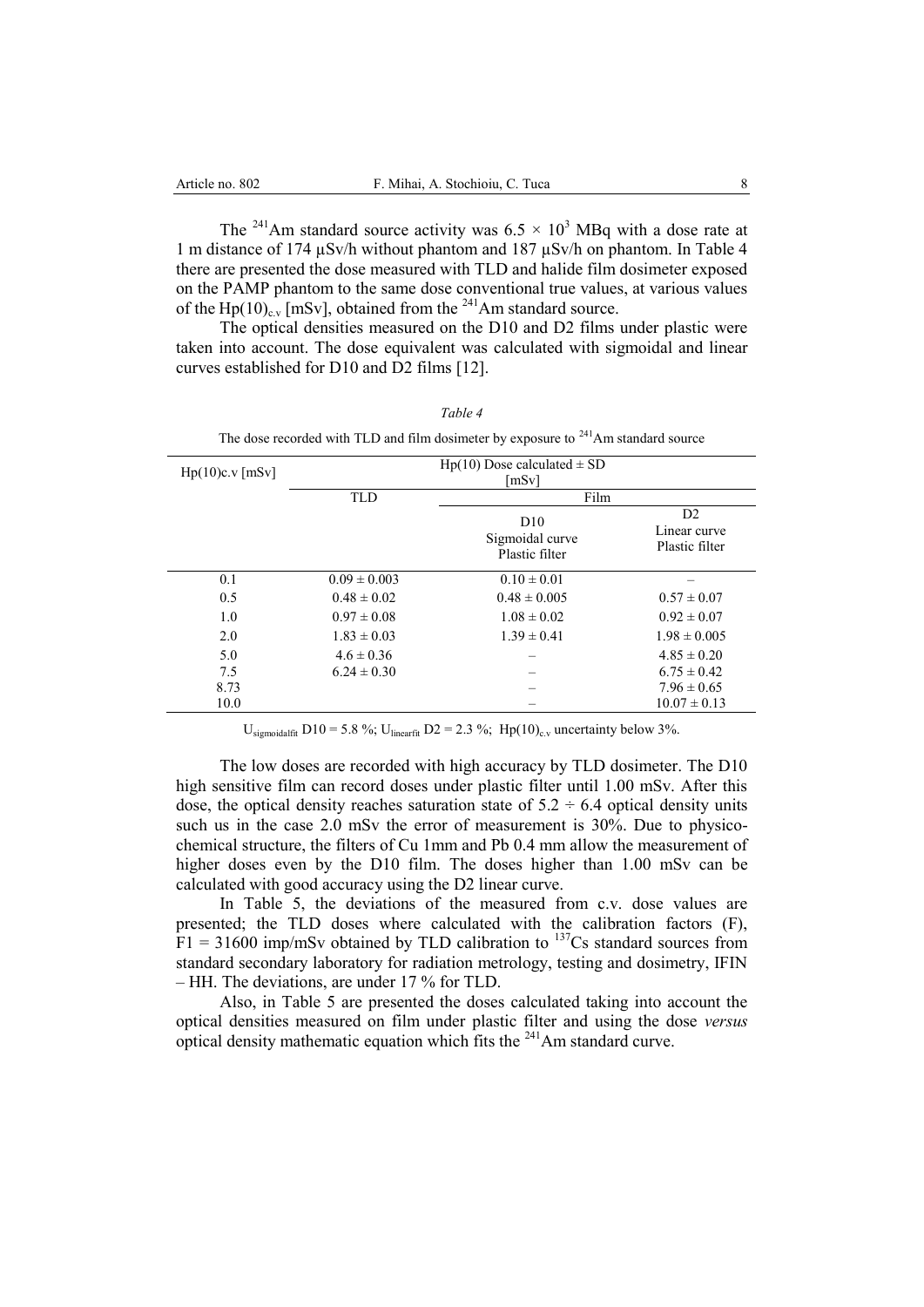The standard deviations for doses calculated on D10 films by  $^{241}$ Am standard curve are between  $\pm$  0.17% and  $\pm$  7.5 %. The doses assessment by the <sup>241</sup>Am standard curve and recorded by halide film dosimeter in different X-ray irradiation conditions have a maximum deviation of 21%.

At low voltage, 40 kV, and higher doses the calculated doses are under those assessed. At high voltage, 80 kV and 130 kV, the calculated doses are higher than conventional dose values.

The National and European Norms for personal dosimetry [13, 14] impose that the individual dosimeter response regarding the energy dependence has to follow the trumpet curve rule, where the  $R_u$ , upper limit and  $R_b$ , lower limit allowed for the ratio between measured or calculated dose and conventional true value of the dose were calculate with (1) and (2) equations.

| ۰.<br>۰. |  |
|----------|--|
|----------|--|

Dose assessment recorded by TLD and photodosimeter

|               |                    | Hp(10) TLD, $^{137}Cs$<br>[mSv]  |                                                         | $Hp(10)$ [mSv]<br>Photodosimeter<br>calculated |                                      |                                                              |  |
|---------------|--------------------|----------------------------------|---------------------------------------------------------|------------------------------------------------|--------------------------------------|--------------------------------------------------------------|--|
| Emax<br>(keV) |                    |                                  |                                                         |                                                | by using the $241$ Am standard curve |                                                              |  |
| $U$ [kV]      | Hp(10)c.v<br>[mSv] | $Hp(10)$ m<br>[mSv]<br>$\pm$ SD% | $[Hp(10) m-$<br>Hp(10)c.v<br>Hp(10)c.v<br>$\frac{0}{0}$ | Hp(10)c.v<br>[mSv]                             | $Hp(10)$ [mSv]<br>$\pm$ SD%          | $[Hp(10) m-$<br>$Hp(10)c.v$ ]/<br>Hp(10)c.v<br>$\frac{0}{0}$ |  |
| 40            | 0.53               | $0.55 \pm 0.42$                  | 3.77                                                    | 0.53                                           | $0.52 \pm 0.39$                      | $-1.89$                                                      |  |
| 40            | 0.51               | $0.50 \pm 0.52$                  | $-1.96$                                                 | 0.53                                           | $0.51 \pm 0.35$                      | $-3.77$                                                      |  |
| 40            | 0.95               | $1.11 \pm 0.75$                  | 16.84                                                   | 1.03                                           | $0.85 \pm 0.83$                      | $-17.48$                                                     |  |
| 40            | 0.96               | $1.07 \pm 1.05$                  | 11.46                                                   | 1.02                                           | $0.85 \pm 0.28$                      | $-16.67$                                                     |  |
| 80            | 0.52               | $0.63 \pm 1.06$                  | 15.38                                                   | 0.52                                           | $0.62 \pm 0.32$                      | 19.23                                                        |  |
| 80            | 0.50               | $0.60 \pm 2.32$                  | 10.00                                                   | 0.52                                           | $0.62 \pm 0.26$                      | 19.23                                                        |  |
| 80            | 1.13               | $1.31 \pm 0.85$                  | 15.93                                                   | 1.13                                           | $1.07 \pm 5.71$                      | $-5.31$                                                      |  |
| 80            | 1.14               | $1.28 \pm 0.55$                  | 12.28                                                   | 1.13                                           | $1.11 \pm 7.48$                      | $-1.77$                                                      |  |
| 130           | 0.50               | $0.66 \pm 1.02$                  | 16.00                                                   | 0.48                                           | $0.58 \pm 0.34$                      | 20.83                                                        |  |
| 130           | 0.50               | $0.65 \pm 1.22$                  | 14.00                                                   | 0.49                                           | $0.59 \pm 0.17$                      | 20.41                                                        |  |
| 130           | 1.07               | $1.15 \pm 3.20$                  | 7.48                                                    | 1.06                                           | $1.10 \pm 5.99$                      | 3.77                                                         |  |
| 130           | 1.06               | $1.20 \pm 1.02$                  | 13.21                                                   | 1.07                                           | $1.00 \pm 1.80$                      | $-6.54$                                                      |  |

$$
R_u = 1.5 \left( 1 + \frac{H_0}{2H_0 + H_{c.v.}} \right) \tag{1}
$$

$$
R_l = \frac{1}{1.5} \left( 1 - \frac{2H_0}{H_0 + H_{c.v.}} \right). \tag{2}
$$

In equations  $(1, 2)$  H<sub>0</sub> is the smallest dose value that can be measured with individual dosimeter and  $H_{c,v}$  is  $Hp(10)_{c.v.}$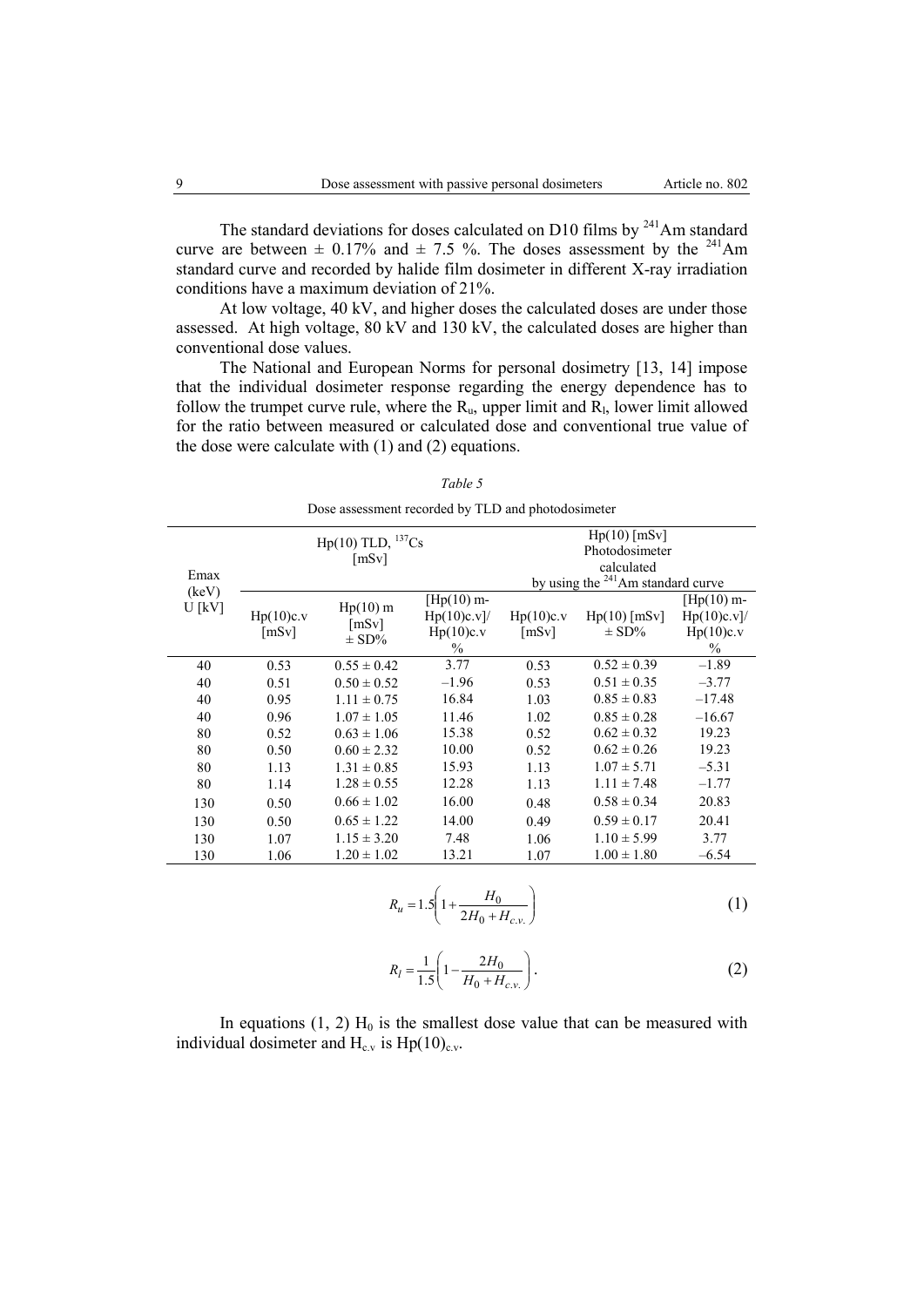The (2) equation is used when the  $Hp(10)<sub>c,v</sub>$  is higher or equal with calculated dose. In case when the  $Hp(10)c.v$  is lower than the calculated dose, the  $R<sub>l</sub>$  is considered zero.

In Tables 6a and 6b there are presented the ratios Hm/Hc.v ratio between upper and low limits for photodosimeter and TL dosimeter, respectively, calculated from data of Table 5, as compared with the allowed Ru and Rl limits.

The photodosimeter response regarding the dose calculated by  $241$ Am standard curve is situated between these two limits. The Hm/Hc.v ratio is closer of upper limit due to the over estimation of the dose measured at 80 kV and 130 kV *versus* the conventional true values at low doses exposure.

|                           |                                | I hotodosmicter response millio at fow energies     |                            |                    |         |
|---------------------------|--------------------------------|-----------------------------------------------------|----------------------------|--------------------|---------|
| Emax<br>[keV]<br>$U$ [kV] | Hp(10) <sub>c.v</sub><br>[mSv] | $Hp(10)$ [mSv]<br>calculated D10<br>film $\pm$ SD % | Upper limit<br>$R_{\rm u}$ | Low limit<br>$R_1$ | Hm/Hc.v |
| 40                        | 0.53                           | $0.52 \pm 0.39$                                     | 1.71                       | 0.45               | 0.98    |
| 40                        | 0.53                           | $0.51 \pm 0.35$                                     | 1.71                       | 0.45               | 0.96    |
| 40                        | 1.03                           | $0.85 \pm 0.83$                                     | 1.62                       | 0.55               | 0.83    |
| 40                        | 1.02                           | $0.85 \pm 0.28$                                     | 1.62                       | 0.55               | 0.83    |
| 80                        | 0.52                           | $0.62 \pm 0.32$                                     | 1.71                       | 0.00               | 1.19    |
| 80                        | 0.52                           | $0.62 \pm 0.26$                                     | 1.71                       | 0.00               | 1.19    |
| 80                        | 1.13                           | $1.07 \pm 5.71$                                     | 1.61                       | 0.56               | 0.95    |
| 80                        | 1.13                           | $1.11 \pm 7.48$                                     | 1.61                       | 0.56               | 0.98    |
| 130                       | 0.48                           | $0.58 \pm 0.34$                                     | 1.72                       | 0.00               | 1.21    |
| 130                       | 0.49                           | $0.59 \pm 0.17$                                     | 1.72                       | 0.00               | 1.20    |
| 130                       | 1.06                           | $1.10 \pm 5.99$                                     | 1.62                       | 0.00               | 1.04    |
| 130                       | 1.07                           | $1.00 \pm 1.80$                                     | 1.62                       | 0.55               | 0.93    |

*Table 6a*

Photodosimeter response limits at low energies

| TLD response limits at low energies |  |  |
|-------------------------------------|--|--|
|                                     |  |  |
|                                     |  |  |
|                                     |  |  |

| Emax<br>[keV]<br>U [kV] | Hp(10)c.v<br>[mSv] | $Hp(10)$ [mSv]<br>calculated<br>$TLD \pm SD\%$ | Upper limit<br>$R_{\rm u}$ | Low limit<br>$R_1$ | Hm/Hc.v |
|-------------------------|--------------------|------------------------------------------------|----------------------------|--------------------|---------|
| 40                      | 0.53               | $0.55 \pm 0.42$                                | 1.53                       | 0.00               | 1.04    |
| 40                      | 0.51               | $0.50 \pm 0.52$                                | 1.53                       | 0.64               | 0.98    |
| 40                      | 0.95               | $1.11 \pm 0.75$                                | 1.52                       | 0.00               | 1.17    |
| 40                      | 0.96               | $1.07 \pm 1.05$                                | 1.52                       | 0.00               | 1.11    |
| 80                      | 0.52               | $0.63 \pm 1.06$                                | 1.53                       | 0.00               | 1.15    |
| 80                      | 0.50               | $0.60 \pm 2.32$                                | 1.53                       | 0.00               | 1.10    |
| 80                      | 1.13               | $1.31 \pm 0.85$                                | 1.51                       | 0.00               | 1.16    |
| 80                      | 1.14               | $1.28 \pm 0.55$                                | 1.51                       | 0.00               | 1.12    |
| 130                     | 0.50               | $0.66 \pm 1.02$                                | 1.53                       | 0.00               | 1.16    |
| 130                     | 0.50               | $0.65 \pm 1.22$                                | 1.53                       | 0.00               | 1.14    |
| 130                     | 1.07               | $1.15 \pm 3.20$                                | 1.51                       | 0.00               | 1.07    |
| 130                     | 1.06               | $1.20 \pm 1.02$                                | 1.51                       | 0.00               | 1.13    |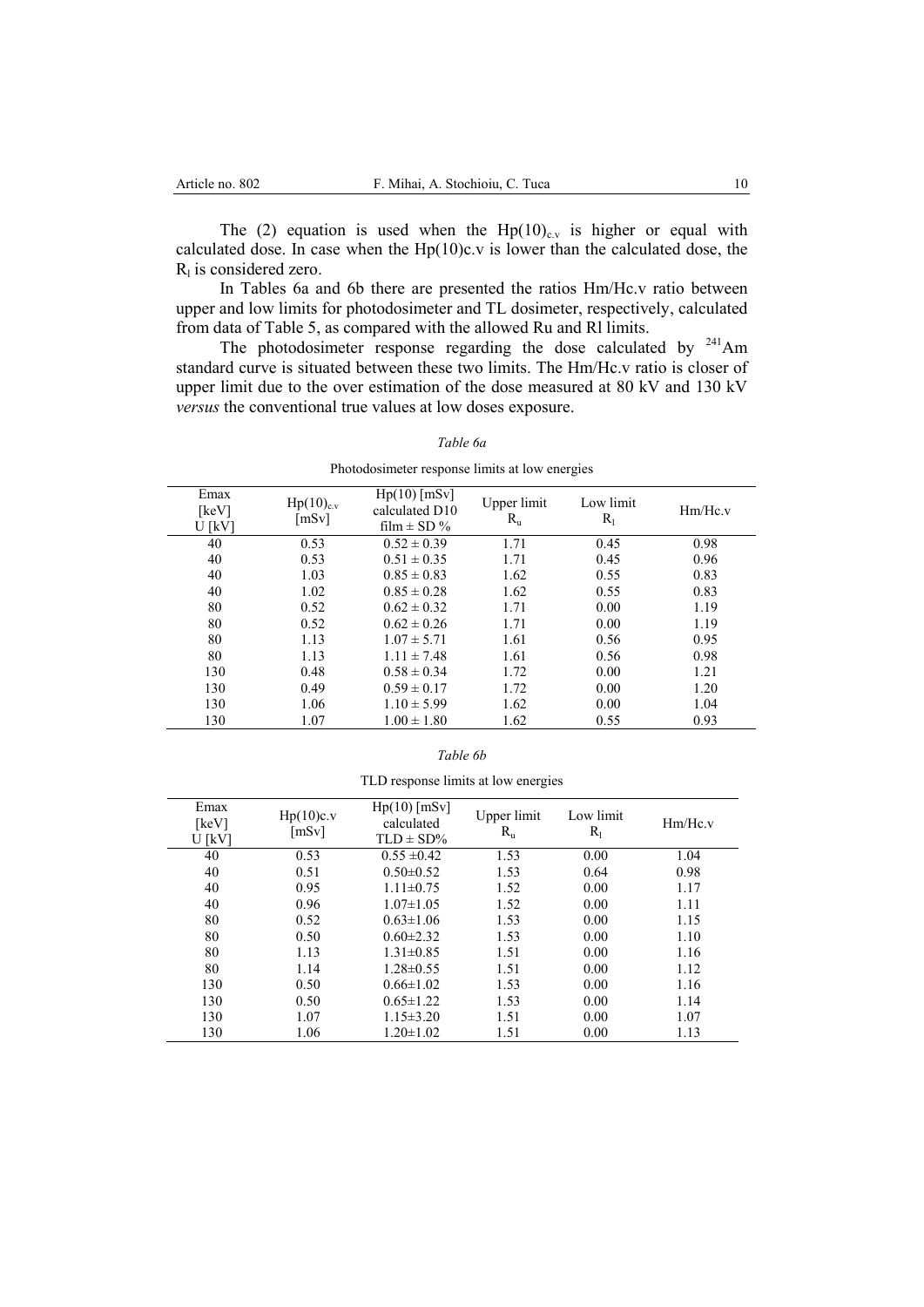The results obtained through measurement of the pulse release by TL detectors exposed at different voltage and using  $F$  calculated for the  $137Cs$  standard source are over estimated for all voltage values.

### **3. CONCLUSIONS**

The photodosimeter and TL dosimeter responses to different voltage values applied on the X-ray generator were studied in this work. The halide film detector is significantly influenced by photons of low energies even if the doses of exposure are small. The optical density ratios, more exactly Plastic/Cu 1.00 mm ratios, can be used to assess the voltage applied on X-ray generator or the energy of the photons.

The calculated doses using  $241$ Am calibration curve are within the limits allowed by NSR 06 individual dosimetry rules and ICRU Report 47 but the information about the photon energy improve the dose assessment accuracy.

Comparing with TL dosimeter, the photodosimeter gives clear information about irradiation conditions, refer to voltage applied on X-ray generator or the energy of the photons.

Taking into consideration results obtained with LiF: Mg, Cu, P, GR-200A type, a more number of experimental data regarding TLD response dependence of low energy radiation would be necessary for the factor correction calculation.

*Acknowledgements.* We would like to thankful to Dr. Maria Sahagia for the guidance, suggestions and constructive criticism which helped us in completion of this work.

The financial support for this work was sustained by the Nucleu Project, PN 16 42 02 03.

#### **REFERENCES**

- 1. CEC-IEC 61267:2005-11, *Medical diagnostic X-ray equipment – Radiation conditions for use in the determination of characteristics*, International Atomic Energy Agency.
- 2. ISO 4037-3:1999(E) *X and gamma reference radiation for calibrating dosemeters and dose rate meters and for determining their response as a function of photon energy*, Part 3: *Calibration of area and personal dosemeters and the measurement of their response as a function of energy and angle of incidence*.
- 3. N. Banaee, H.A. Nedaie, *Evaluating the effect of energy on calibration of thermo-luminescent dosimeters 7-LiF:Mg,Cu,P (GR-207A)*, Int. Radiat. Res., **11**, 51–54 (2013).
- 4. K. Tang, H. Fan, H. Cui, H. Zhu, Z. Liu, *Studies on energy response of newly developed LiF:Mg,Cu,P TL chips with additional PbO doping.* Radiat. Prot. Dosimetry, **163**, 284–287 (2015), doi:10.1093/rpd/ncu190.
- 5. F. Emiro, F. Di Lillo, G. Mettivier, C. Fedon, R. Longo, G. Tromba, P. Russo, *Energy response of GR-200A thermoluminescence dosemeters to <sup>60</sup>Co and to monoenergetic synchrotron radiation in the energy range 28–40 keV*. Radiat. Prot. Dosimetry, **168**, 40–45 (2016), doi:10.1093/rpd/ncv014.